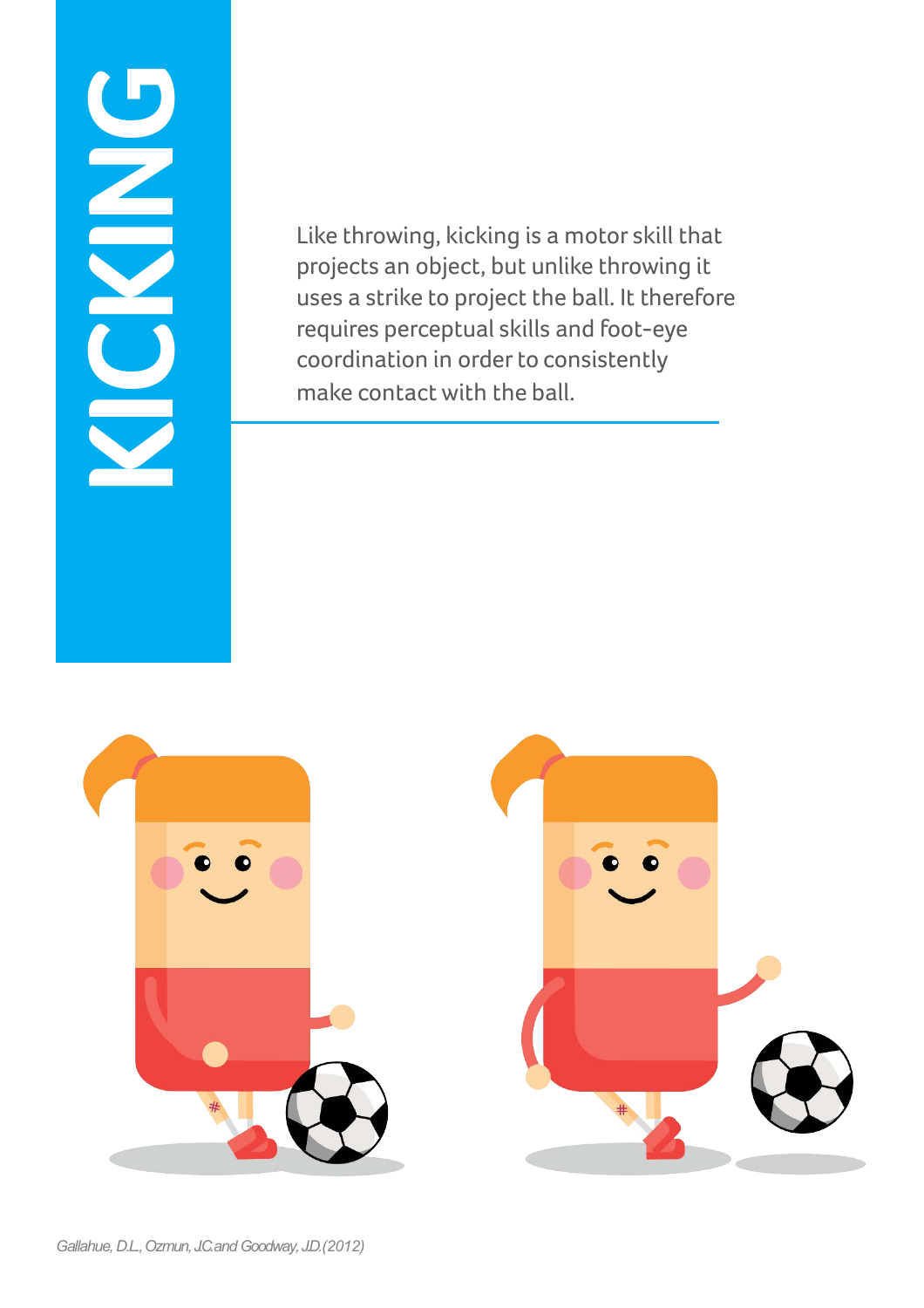### **What stage is your child?**

Once your child has mastered the stages of kicking they move into the utilisation and proficiency stages of kicking.



The goal during this phase is to slowly get your child to kick in situations that are more complex, starting with individual activities and leading up to partner kicking activities and small-sided kicking and passing games. Your child will still show lots of variabilityat this stage.



The goal of this phase is to get your child to the point where they do not considerthe actual act of kicking, instead they are focused on the tactics of the game. Your child will have confidence in their ability to kick in awide variety of challenging situations.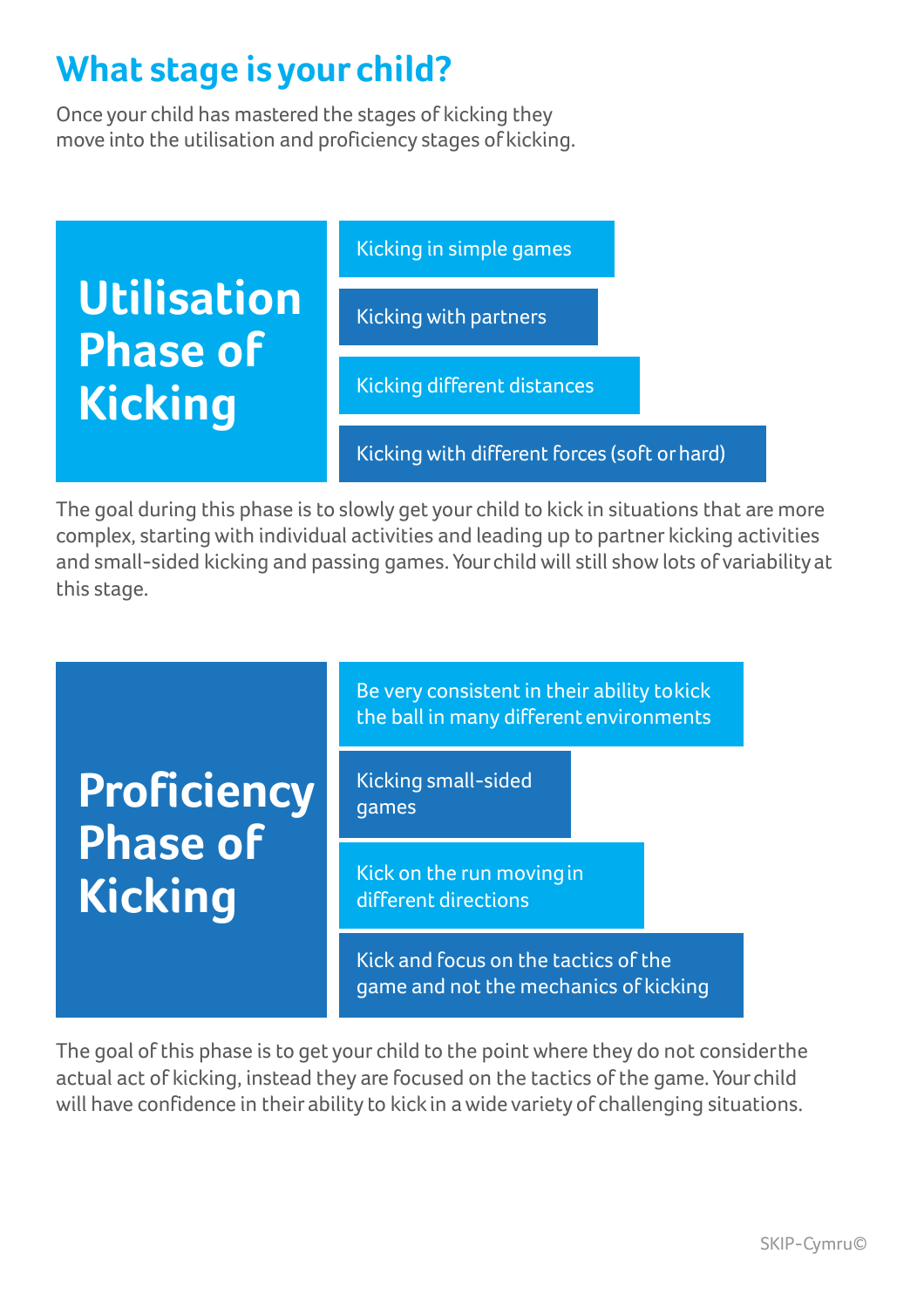# **KICKING**

# **Why iskicking important?**

### **Balance**

Balance is the ability to maintain the equilibrium of the body when it is placed in various positions. It is an important skill as balance is required for playing sport and physical activity.

### **Stepping with opposition**

This is how your child moves their legs and hands inopposition (right hand throws, left foot steps). Moving in opposition is important as it helps your brain develop and grow. It sends messages across the mid-brain and to both sides of the body.

### **Multi-limb coordination**

This is how your child can use both their legs and arms at the same time. It is a complex skill and helps with brain growth and development.

### **Foot-eye coordination**

This is how your child sees an object and can get their feetin the right place.

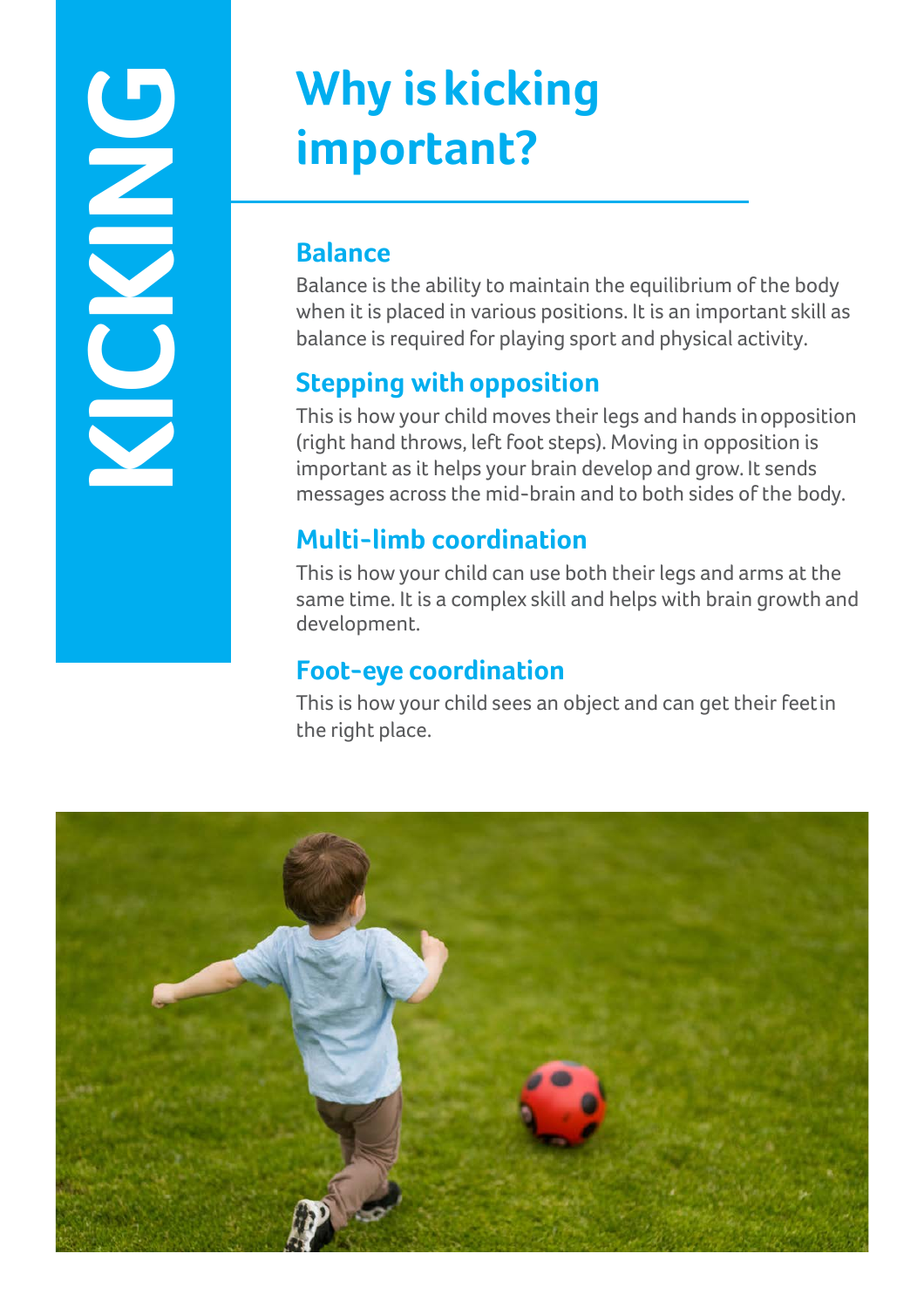



SKIP-Cymru©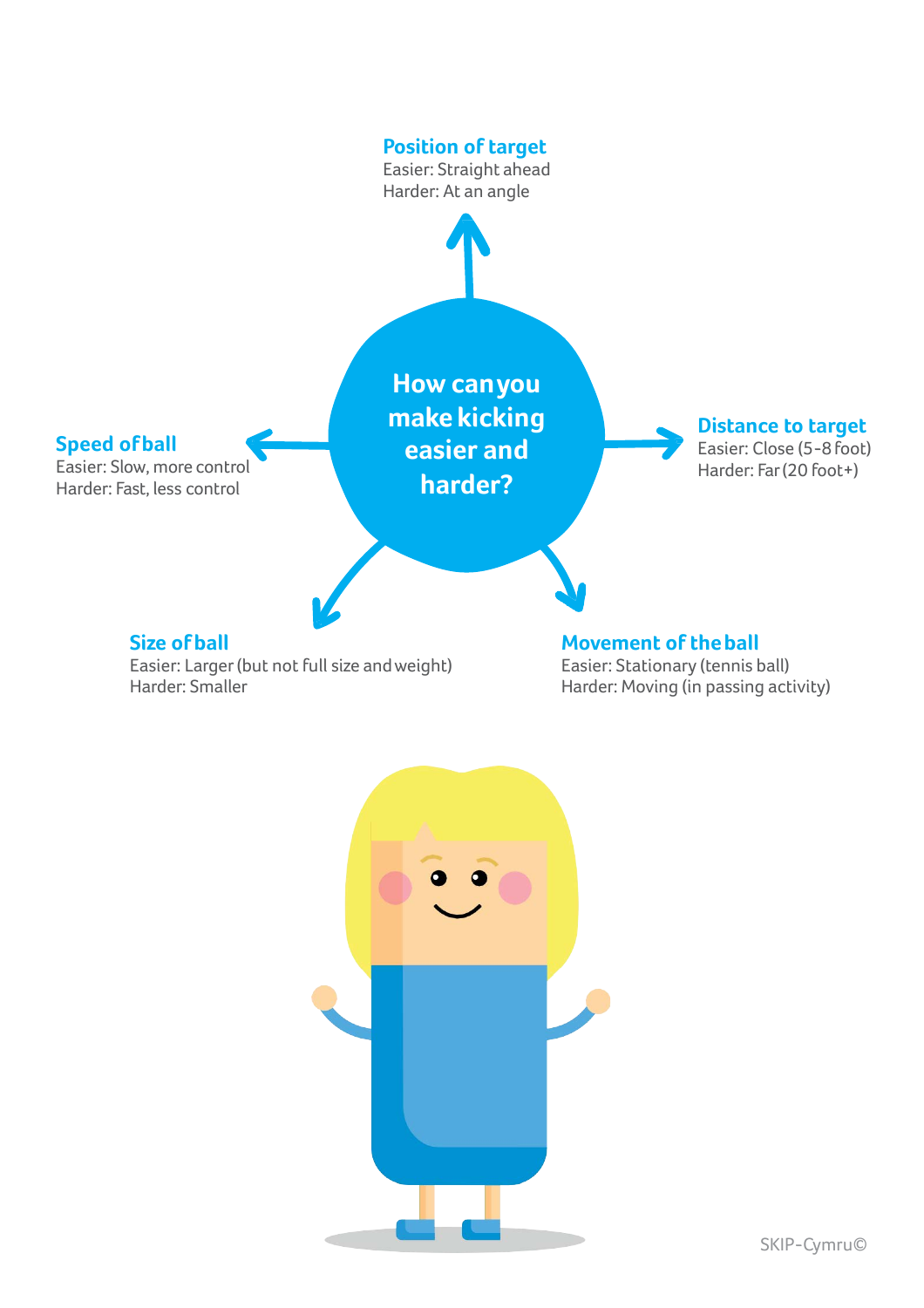# **What equipment should I use?**

**Beach balls**



**Soft balls**



**Non-sting footballs**



# **What you say to your child...**

Teaching cues for kicking

 $\overline{\mathbf{z}}$